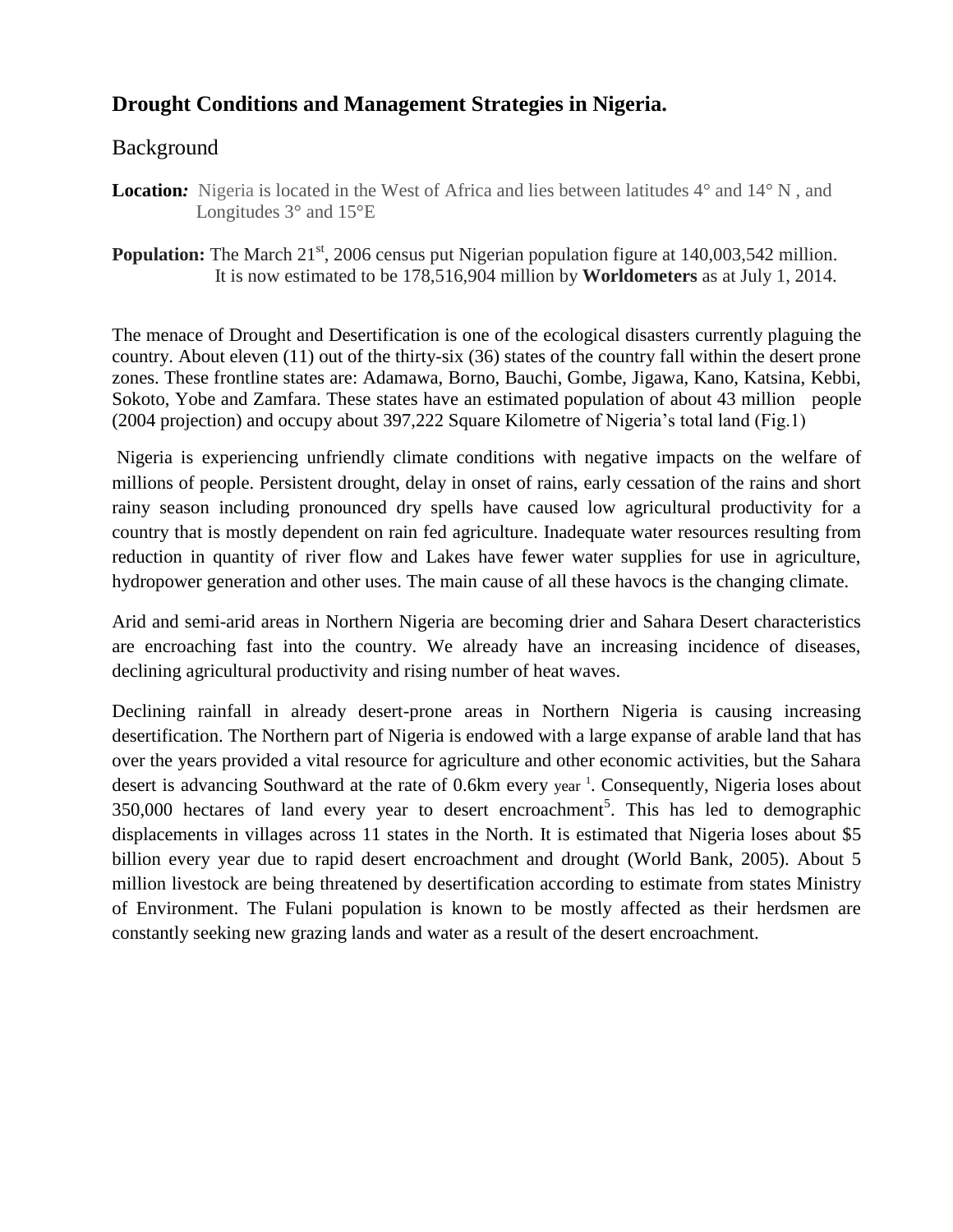# **Drought Monitoring and Early Warning System**

Droughts occur throughout the length and breadth of Nigeria. However, they are more frequent and much more severe in the Sudano-Sahelian States of *Kebbi, Sokoto, Zamfara, Katsina, Kano, Jigawa, Yobe, Gombe and Borno.* It is in these dry belt areas that drought of disaster scale occurs from time to time, hence the need for a close monitoring over this region in order to identify its onset, intensity, cessation, duration and spatial extent as well as its frequency (Tab.1) in a timely manner for its proper management by Nigerian Meteorological Agency (NiMet).

Drought monitoring using **Standard Precipitation Index (SPI),** over **five** stations located in the extreme Northern States of Nigeria, namely Sokoto, Zamfara, Katsina, Yobe and Borno showed that drought occurrence was first noticed in 1968 with a Standardized Precipitation Index value of (–0.34), indicative of a mild drought, was recorded for that year. These negative **SPI** values of drought episodes continued up to 1973, with the exception of 1970, were immediately followed by a wetter period of (1974-1980) which were of positive values.

The Extreme Northern States comprising these stations witnessed the longest drought episodes, which lasted for nearly a decade and half (1981-1997). This period was characterized by absolute dryness except, of course, 1988 and 1994 years that were wetter with positive values. However, there were moments of respite in the later years (1996-2004) during which drought episodes were fast recovering from dryness to wetness. Generally, however, the mean annual *SPI* values ranged between (–0.3 and –1.47) with the year 1987 recording the severest drought episode throughout the period under consideration. (figure 2)

In 2009 however, NiMet moved further from annual SPI to monthly production of Flood and Drought Monitoring Bulletin as a standard drought monitoring tool in line with World Meteorological Organization (WMO). The bulleting is one of the Agency's important early warning tools which provide adequate information in line with different types of drought. These are; 1- Month (meteorological and agricultural drought), 3-Month (meteorological and agricultural drought), 6-Month (groundwater drought), 12-Month (stream-flow and lake storage drought) see fig.3 in annex

## **Impacts of Drought**

The impacts of Drought are extremely serious and often dramatic particularly for the most vulnerable groups-Women and children, because during emergency Men leave them behind and migrate to the cities in search of support. Women are faced with the responsibility of providing water, Energy, Food and rearing of domestic animals.

**Yobe State** is one of the states within the Sudano-Sahelian zone of Nigeria that was affected by drought, locust, and quella bird's invasion in 2004. This resulted in heavy losses in crops, livestock and fodder for livestock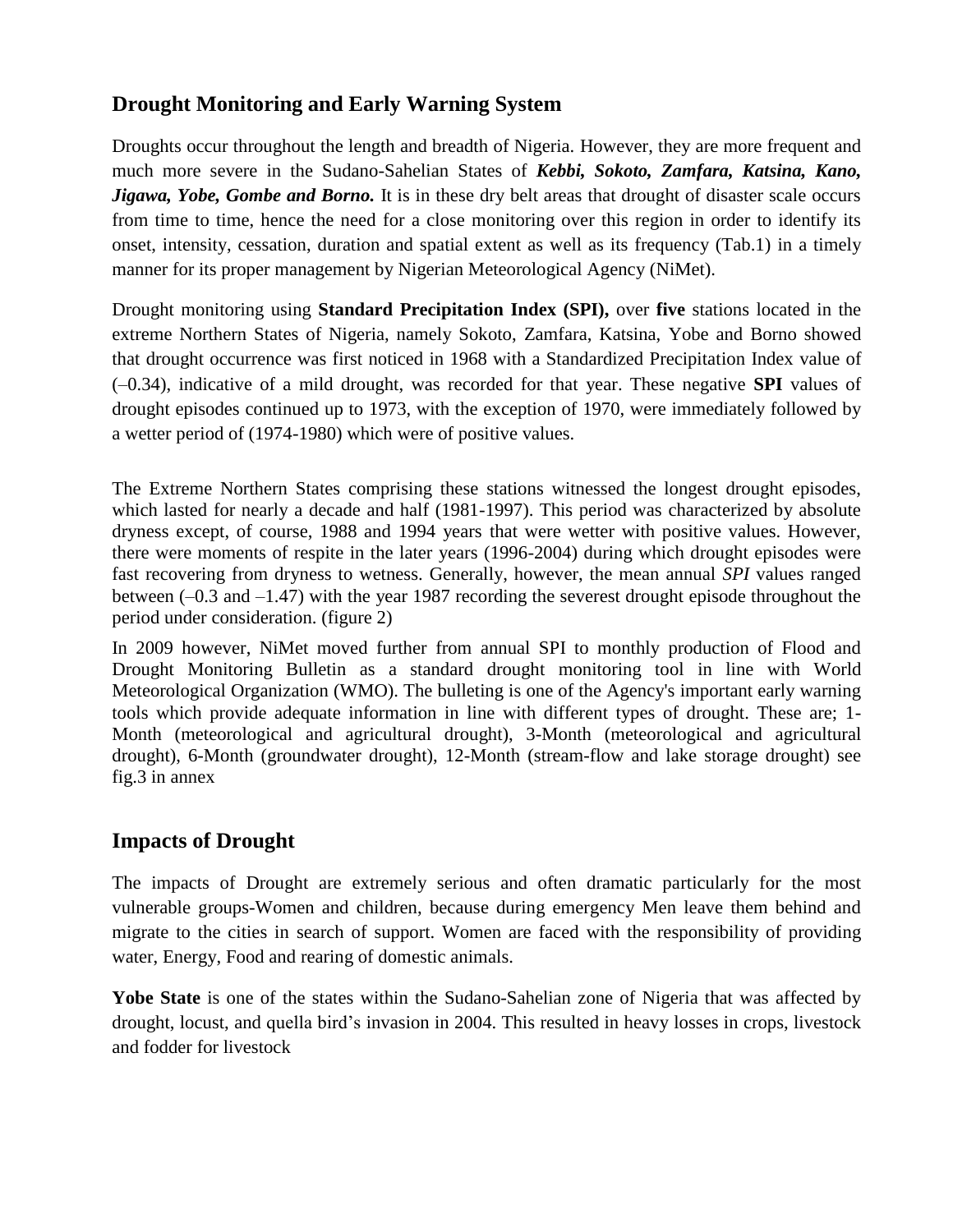The drying up of rivers, ponds and other water bodies resulted in increased aridity of the area with accompanying hard socio-economic condition on the inhabitants of the affected communities. The local government areas severely affected in the state included: Yusufari, Yunuri, Karasuwa, Machina, Geldam, Nguru, Bursari, Bade and Jakusko.

#### **Magnitude of Devastation and Losses in Yobe Drought**

**Crop failure**: A high degree of crop failure especially millet, sorghum, and rice were recorded in all local government areas. The total tonnage of grains lost in the area was estimated to about 330,000 metric tonnes valued at about  $\text{N15billion}^1$ .

**Migration**: Large populations of the affected states migrated southwards and some aliens from the neighboring Niger republic migrated into the country and this led to unprecedented and drastic rise in the prices of commodities (Tab.2).

**Loss of livestock:** The Drought situation resulted in poor establishment of pastures in the rangelands leading to acute fodder shortage. The result was high loss of livestock due to malnutrition and infestation by flies and liver flukes.

**Low fish production**: Due to the early drying up of the water bodies in the state, fishing activities were grossly hampered and the usual fishing (Daba) could not be carried out along the river systems at Gashua, Nguru, and Geldam. Some fishermen migrated down to River Benue.

**Biodiversity loss**: As the drought causes recession of water some species of the flora and fauna that are not drought resistant are lost while resistant ones (fauna) migrate to saver heaven and adapt.

**Environmental effect:** The Drought and the attendant locust invasion dealt a devastating damage to the ecology of the affected communities in the state.

#### **Short Term Measures to Mitigate the Effects of Drought**

- Emergency relief materials were dispatched to affected communities in form of food stuff, medication and tents.
- Provision of feed supplement for livestock
- Provision of irrigation and water pumps
- \* Rehabilitation of degraded Oases in some local government areas
- Establishment of rangeland of about 20 hectares in each of the local government areas
- Survey and demarcation of 2 hectares drought rehabilitation centre in each of the local government areas to manage refugees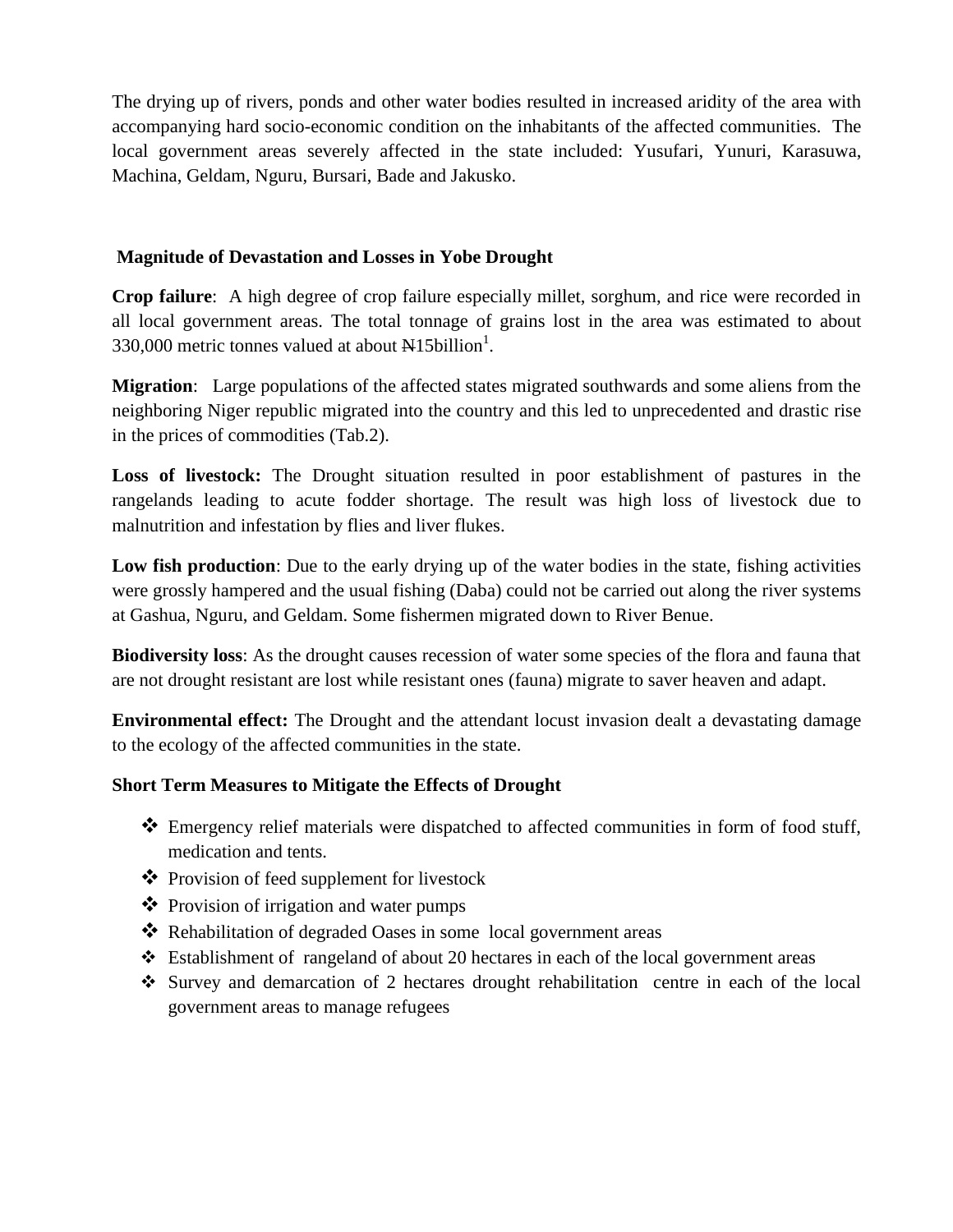## **Vulnerability Assessment**

The Sudano-Sahelian regions of Nigeria are the most vulnerable areas to drought and desertification processes. These regions already have low level of biological productivity, organic matter and aggregate stability. Their vegetation and plant covers are relatively sparse, and soils are relatively more susceptible to accelerated erosion by water and wind. People at risk and at loss in the Sudano-Sahelian region are more than 19 million and 17 million respectively.

The most vulnerable sector to drought in Nigeria is the water resources. Water resources represent a major prerequisite and driver of social-economic development and cater for other economic sectors such as; domestic, agriculture and fisheries, industry, bio-diversity, power and energy generation

Agriculture is one of the main economic activities in Nigeria and accounts for around 40 percent of the country's GDP and employs about 60 percent of the active labour force thus drought would lead to a catastrophe with unprecedented repercussions<sup>1</sup>. Agricultural production is reduced in periods of drought, majority of the populations in the drought prone areas are peasant farmers, living on marginal lands in rural areas and practicing rain fed agriculture. Drought threatens agricultural production on these marginal lands, exacerbating poverty and undermining economic development. The poor crop yields due to drought result in mass poverty and starvation as agriculture is the mainstream of Nigeria's rural economy.

One of the most important effects of drought is the depletion of biodiversity. Existing fauna and flora that are not resistant to drought are likely to go extinct. Studies have shown that several animal and plant species are disappearing in the drought prone region of Nigeria. The combined effects of drought and bush burning (during dry season) have made the flora to go extinct and the animals migrate to safer havens. Drought, land degradation and desertification have had serious impact on the richness and diversity of plants and animals in the dry land region. Plant biodiversity will change over time. Emerging and invasive species will dominate and total biomass production will be reduced.

The impacts of drought and desertification on the energy sector are felt primarily through losses in hydropower potential for electricity generation. In Nigeria, electricity is largely generated through hydropower, thus drought is likely to reduce the volume of water in dams and rivers and consequently lead to reduction in hydro-electricity generation and hence load shedding of electricity in the country. Energy impacts can also be experienced through reduction in the growth rate of trees due to drought. Majority of peasant people in Nigeria rely on fuel wood as source of energy

## **Emergency Relief and Drought Response**

The National Emergency and Management Agency (NEMA) is the institution mandated to handle disasters in Nigeria. The institution is responsible for providing relief in times of drought. Relief materials dispatched to affected communities are mainly food stuffs.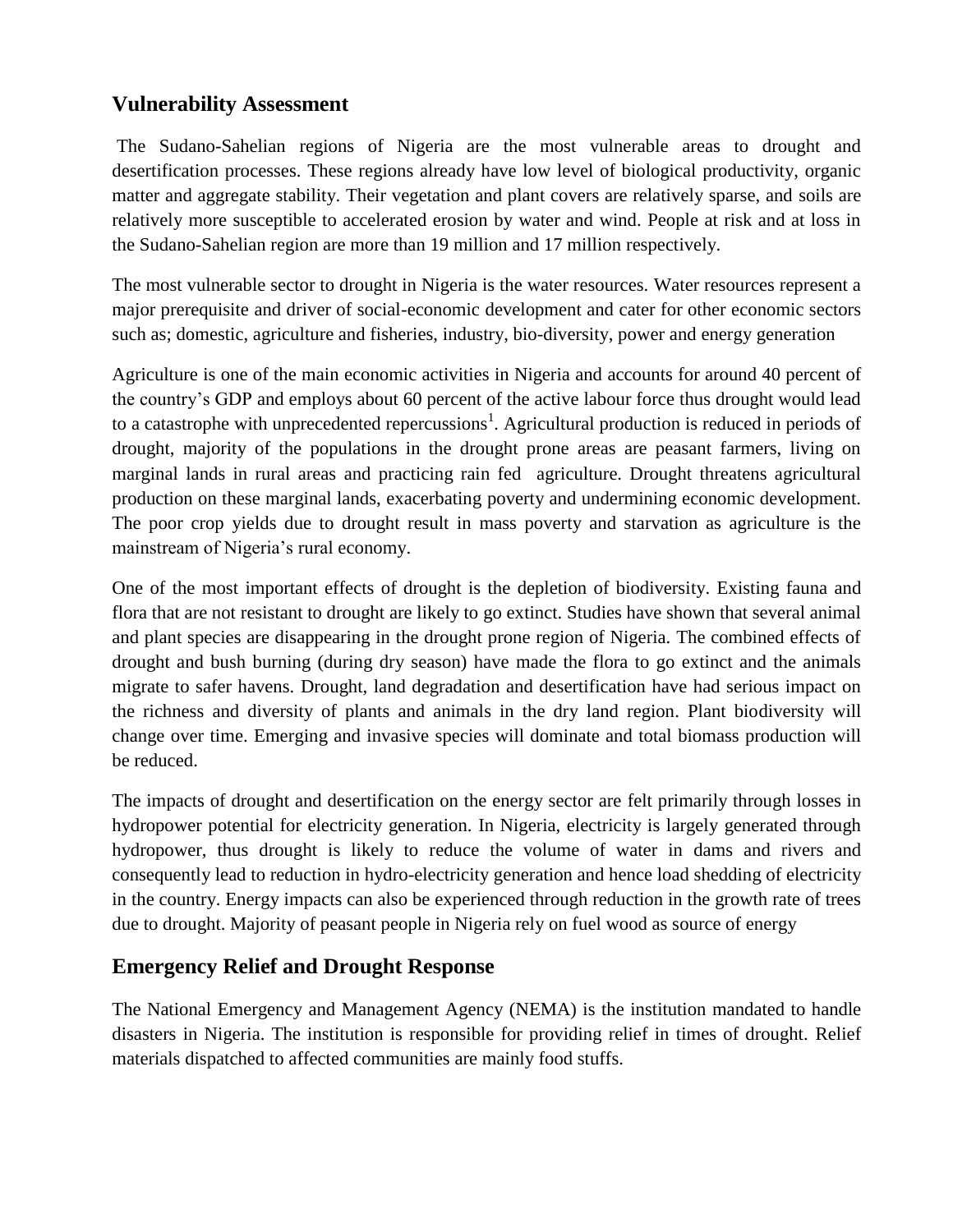In Yobe state, the drought that occurred resulted in the loss of about 3,142 metric tons of expected harvest. Virtually all the local government areas were affected. Relief materials given to affected communities amounted to about N40.4million. In addition about N120million was provided by the Federal Ministry of Environment for provision of irrigation equipment.

The agency usually network with stakeholders to undertake hitch-free direct distribution of relief to the affected persons. Stakeholders include: State Emergency Management Agency (SEPA), the Red Cross Society, NGOs, CBOs, affected Local Government Officials, Opinion leaders/Traditional Rulers of the affected communities and the Nigeria Security and Civil Defense Corps. The distribution of relief items is based on request from affected communities.

#### **National Strategic Grain Reserve**

In addition to NEMA, the Federal Government of Nigeria established the Strategic Grain Reserve as one of the coping measures in order to reduce risk of drought. The scheme has twelve silos with a total storage capacity of 350,000 metric tonnes. In addition to the silos capacity, there are various warehouses for storage of grains. Contract was awarded for construction of 20 additional silos with storage capacity of over one million metric tonnes. Figure 4 (annex) shows the locations of all silos in Nigeria (completed and ongoing). When completed the total silos capacity will be one million, three hundred and fifty thousand (1, 350,000) metric tonnes. The silos storage will boost the national capacity to reduce risks of drought.

## **Drought Alleviating Practices.**

Responses embarked by government include the following;

- $\checkmark$  Institutional Arrangements leading to the creation of Federal Ministry of Environment and the Drought and Desertification Amelioration Department.
- $\checkmark$  Management of Water Resources by the establishment of River Basin Development Authorities to promote sustainable utilization of water resources in the dry land. Use of Drought tolerant (hybrids) crop varieties in the drought prone regions by farmers.
- $\checkmark$  Production of National Action Plan(NAP) as part of the National Economic and Environmental Protection plan and making the NAP Coherent with other environmental strategy and planning framework
- $\checkmark$  Linking the NAP with National, intra-Regional and local approaches. Measures taken within the framework of NAP include adequate Diagnosis of past experience
- $\checkmark$  New projects/strategies initiated as part of implementation process since the last NAP report in 2002 includes:
- $\checkmark$  Sand dune fixation
- $\checkmark$  Rangeland establishment
- $\checkmark$  Oasis inventory and rehabilitation
- $\checkmark$  Drought forecasting
- $\checkmark$  Formulation of drought and desertification policies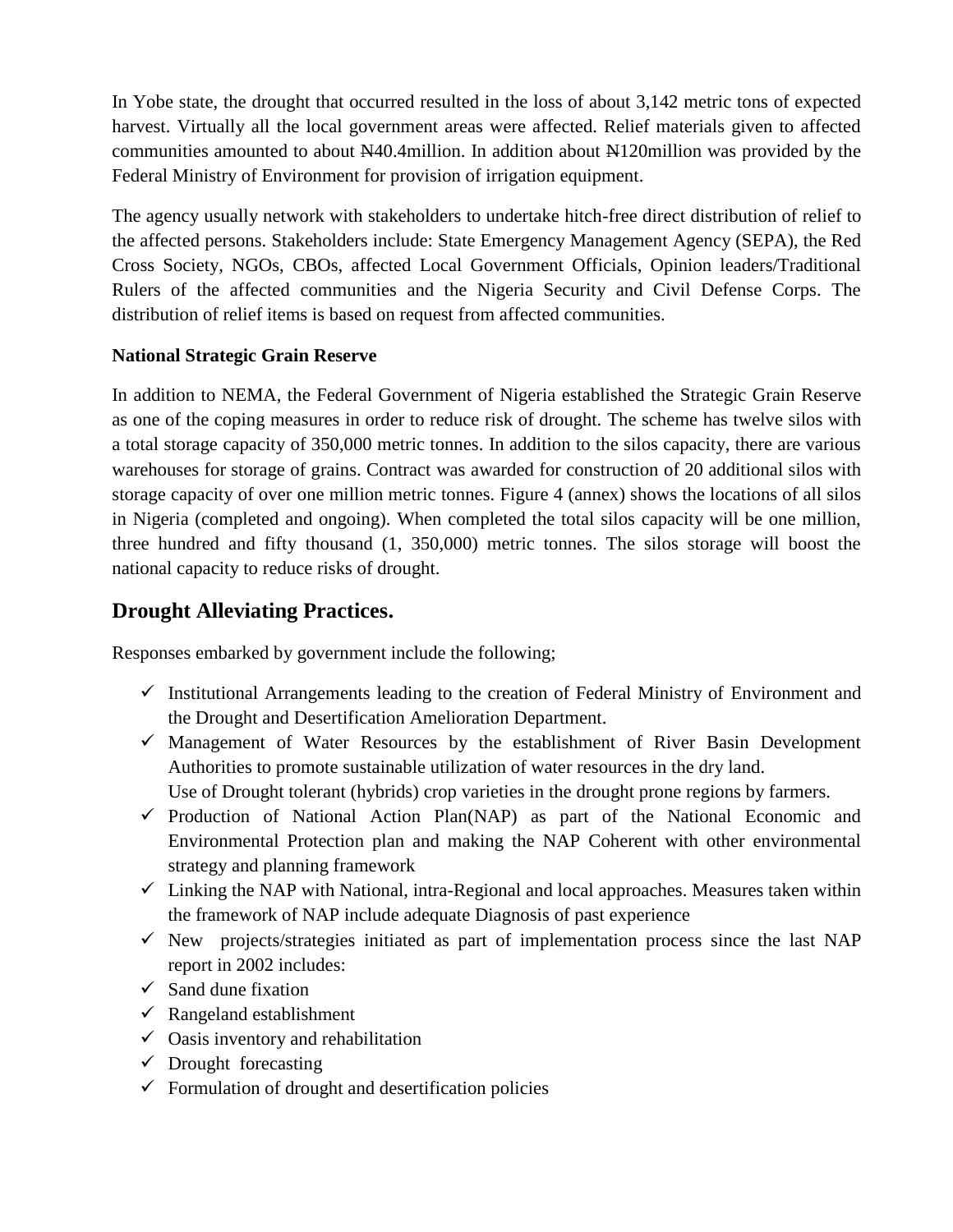- $\checkmark$  Development of National drought preparedness plan
- $\checkmark$  Development of Drought and Desertification policy
- $\checkmark$  Rainwater harvesting
- $\checkmark$  The Great Green Wall program to halt desert encroachment
- $\checkmark$  Preparation and implementation of the National Biodiversity Strategy and Action Plan (NBSAP) to halt the loss of biodiversity.

## **The Need for Knowledge and Skills on Drought Management**

- $\checkmark$  Strengthen the capacity of the Federal Ministry of Environment (Drought and Desertification Amelioration Department) to coordinate activities for combating desertification and mitigating the impacts of drought. This will enhance response effectiveness, adequate preparedness planning and maximize mitigation efforts.
- $\checkmark$  Capacity building for drought monitoring, assessment and forecasting particularly for NiMet as an institution using climate elements in this respect for proper implementation of Drought monitoring and preparedness plan.
- $\checkmark$  Valuation of biodiversity: We cannot manage what we do not value hence valuation of biodiversity is important. Valuation of biodiversity will help in the integration of biodiversity into national planning for sustainable development. There is lack of manpower on this hence the need for capacity building in this area.
- $\checkmark$  The Economies of Ecosystem Services and Biodiversity (TEEB) National studies: This study is needed to establish the water, soil, biodiversity and forest accounts which will lead to proper land use management hence, the need for capacity building in this area.